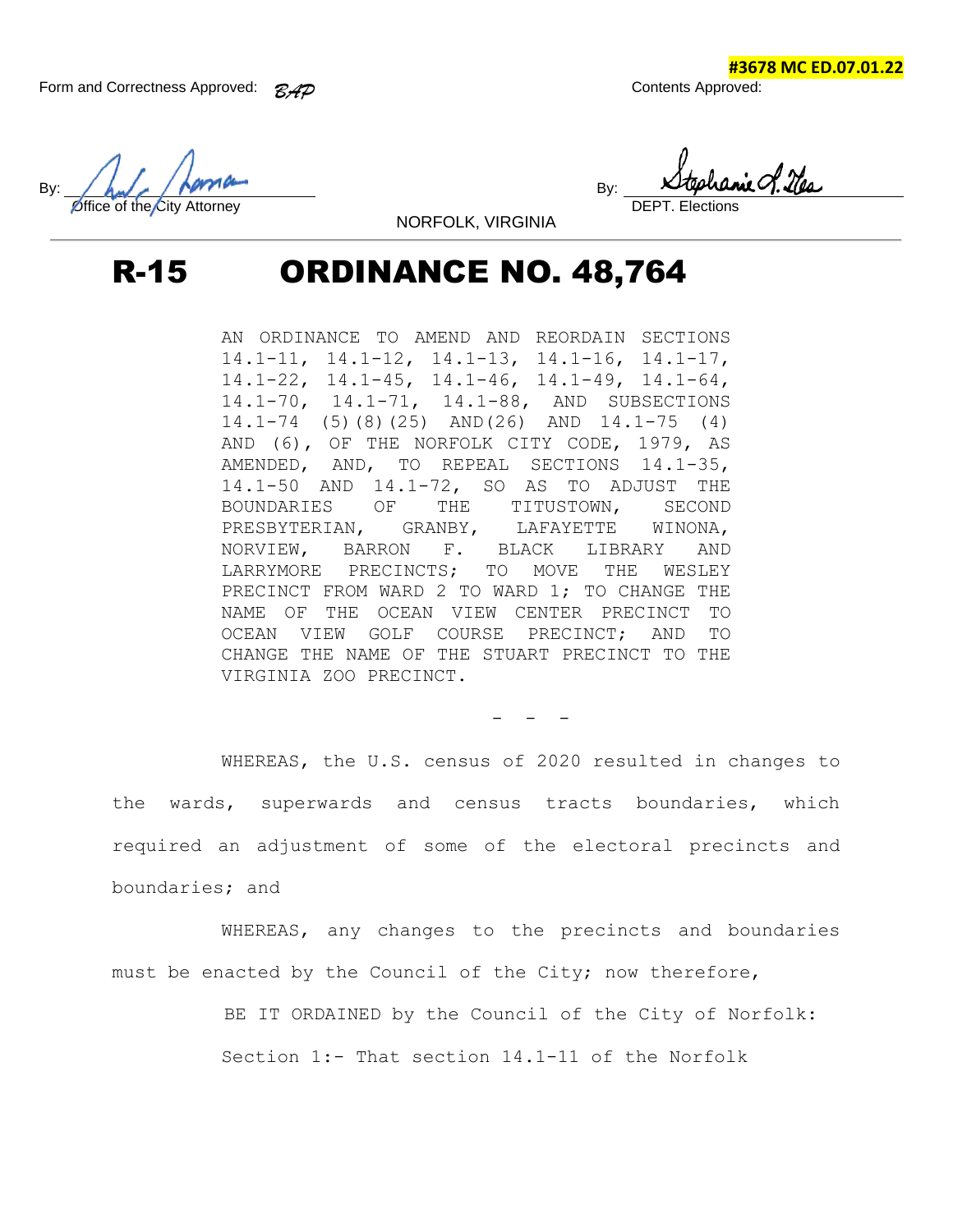City Code, 1979, titled "Second Presbyterian Precinct" is hereby amended and reordained, by establishing new boundaries, such section reading as follows:

Sec.14.1-11. Second Presbyterian Precinct.

Second Presbyterian Precinct shall consist of that part of the city which is bounded as follows:

Beginning at the intersection of the center of Crab Creek and the center of the Lafayette River; thence westerly along the Lafayette River to the Elizabeth River and the corporate limits line of the city; thence northerly and northeasterly along the corporate limits line of the city to the intersection of the corporate city limits line of the City of Norfolk and Interstate Highway Route 64; thence southeasterly along Interstate Highway Route 64 to the intersection of Interstate Highway Route 64 and the northerly shoreline of Willoughby Bay; thence southerly and southeasterly along the northerly shoreline of Willoughby Bay to its intersection with the northerly extension of the eastern shoreline of Willoughby Bay across Little Bay; thence meandering southerly, westerly and southerly along the eastern shoreline of Willoughby Bay to the intersection of said shoreline and Bellinger Boulevard; thence westerly along Bellinger Boulevard to the intersection of Admiral Tausig Boulevard; thence westerly along Admiral Tausig Boulevard to its intersection with Hampton Boulevard; thence southerly along Hampton Boulevard to the westerly extension of the northern boundary line of Glenwood Annex as shown on that certain plat entitled "Amended Plat property of Glenwood Annex Corporation," dated October, 1909, and recorded in the City of Chesapeake Clerk's Office of the Circuit Court in Map Book 10, at Pages 71, 72 and 73; thence easterly along said westerly extension of the northern boundary line and the said northern boundary line said of Glenwood Annex to the eastern boundary line of said Glenwood Annex in Boush Creek; thence southerly along said eastern boundary line of Glenwood Annex along the meanders of Boush Creek to the northeast corner of Terminal Heights as shown on that certain plat entitled "Terminal Heights," dated July 9, 1913, and recorded in the City of Chesapeake Clerk's Office of the Circuit Court in Map Book 13, at Page 97; thence southerly, westerly and northerly along the eastern, southern and western boundary lines of said Terminal Heights to the southeast corner of Glenwood Park as shown on that certain plat entitled "Glenwood Park," date of recordation being November 26, 1907, in the; thence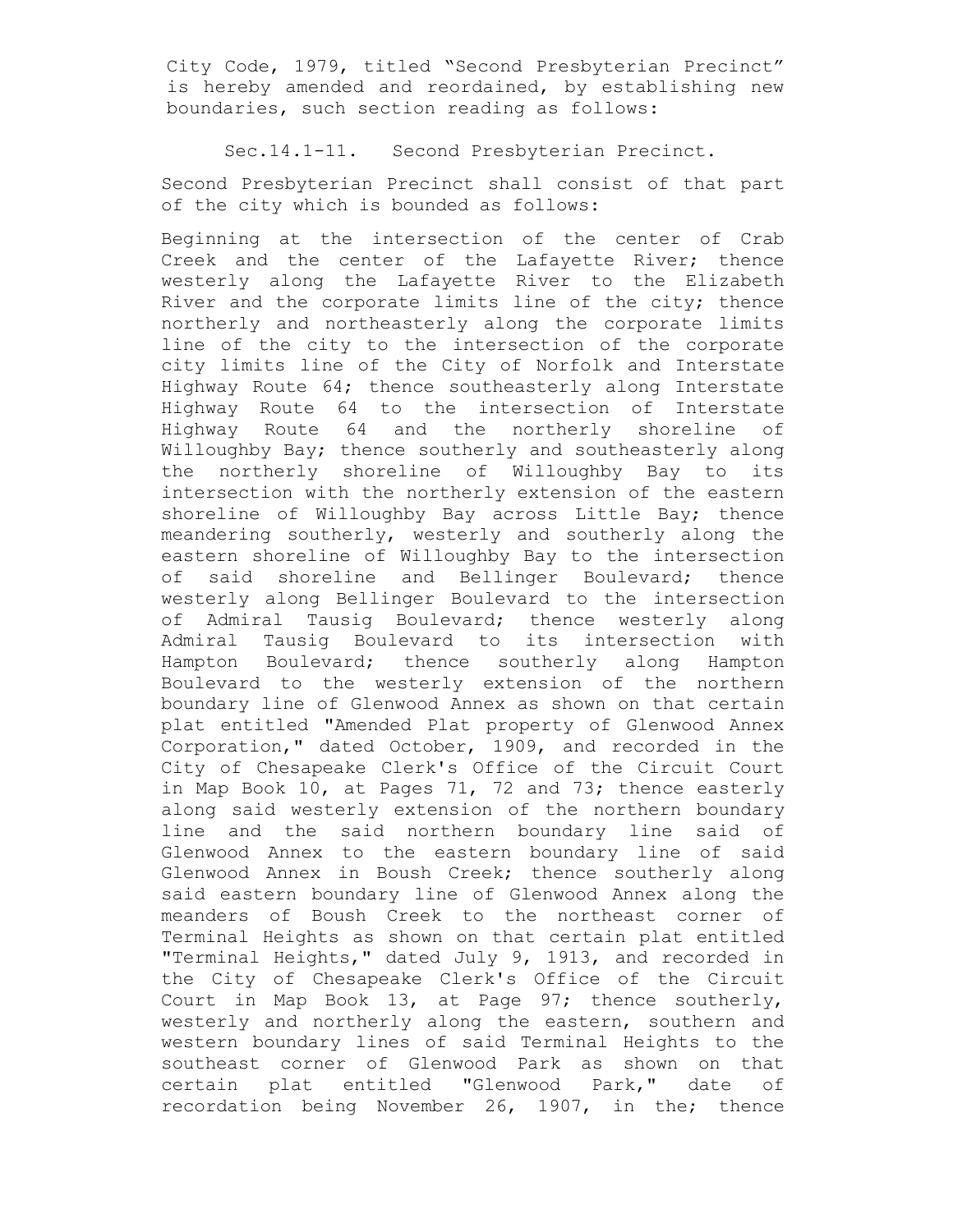westerly along the said southern boundary line of Glenwood Park to its intersection with Hampton Boulevard; thence southeasterly along Hampton Boulevard to its intersection with an extension of the northern boundary line of the property shown on that certain plat entitled "Subdivision of Property of Catherine I. Gilleland," dated October 3, 1985, and recorded in the City of Norfolk Clerk's Office of the Circuit Court in Map Book 42, at Page 17, said northern boundary line also being the southern boundary line of the Virginia Ports Authority; thence easterly along the extension of the said northern boundary line and the said southern boundary line of the Virginia Ports Authority to the intersection with Harrison Road, shown as "Road" on plat entitled "White Town" dated August 26, 1918, and recorded in the City of Chesapeake Clerk's Office of the Circuit Court in Map Book 16, at Page 31; thence eastward along Harrison Road to the intersection with Meads Road; thence along Meads Road to the intersection with the prolonged line between Lot 11 as shown on plat entitled "Boulevard Homes", dated November 1946 recorded in the City of Norfolk Clerk's Office of the Circuit Court in Map Book 12, at Page 88A and Lot 8 as shown on plat entitled "North Shore Gardens", dated May 1950 recorded in the City of Norfolk Clerk's Office of the Circuit Court in Map Book 13, at Page 110; thence northeastward along the line between said Lots 11 and 8 to the southern boundary line of the Virginia Ports Authority; thence easterly along said southern boundary line of the Virginia Ports Authority to the western boundary line of North Titustown as shown on that certain plat entitled "Subdivision of Lots 1 to 28 incl., Block 14 Amended Plat of North Titustown," dated September, 1962, and recorded in the City of Norfolk Clerk's Office of the Circuit Court in Map Book 19, at Page 61; thence southerly along the said western boundary line of said North Titustown to its intersection with W. Little Creek Road; thence westerly along W. Little Creek Road to its intersection with Tapley Avenue; thence southerly along Tapley Avenue to its intersection with Milton Street; thence easterly along Milton Street to the intersection of Milton Street and the westerly boundary of Logan Park as shown on that certain plat entitled "Logan Park," dated 1909 and recorded in the City of Chesapeake Clerk's Office of the Circuit Court in Map Book 9, at Pages 69 and 71; thence southerly, southwesterly and easterly along the boundary lines of said Logan Park to the intersection of the easterly extension of the southern boundary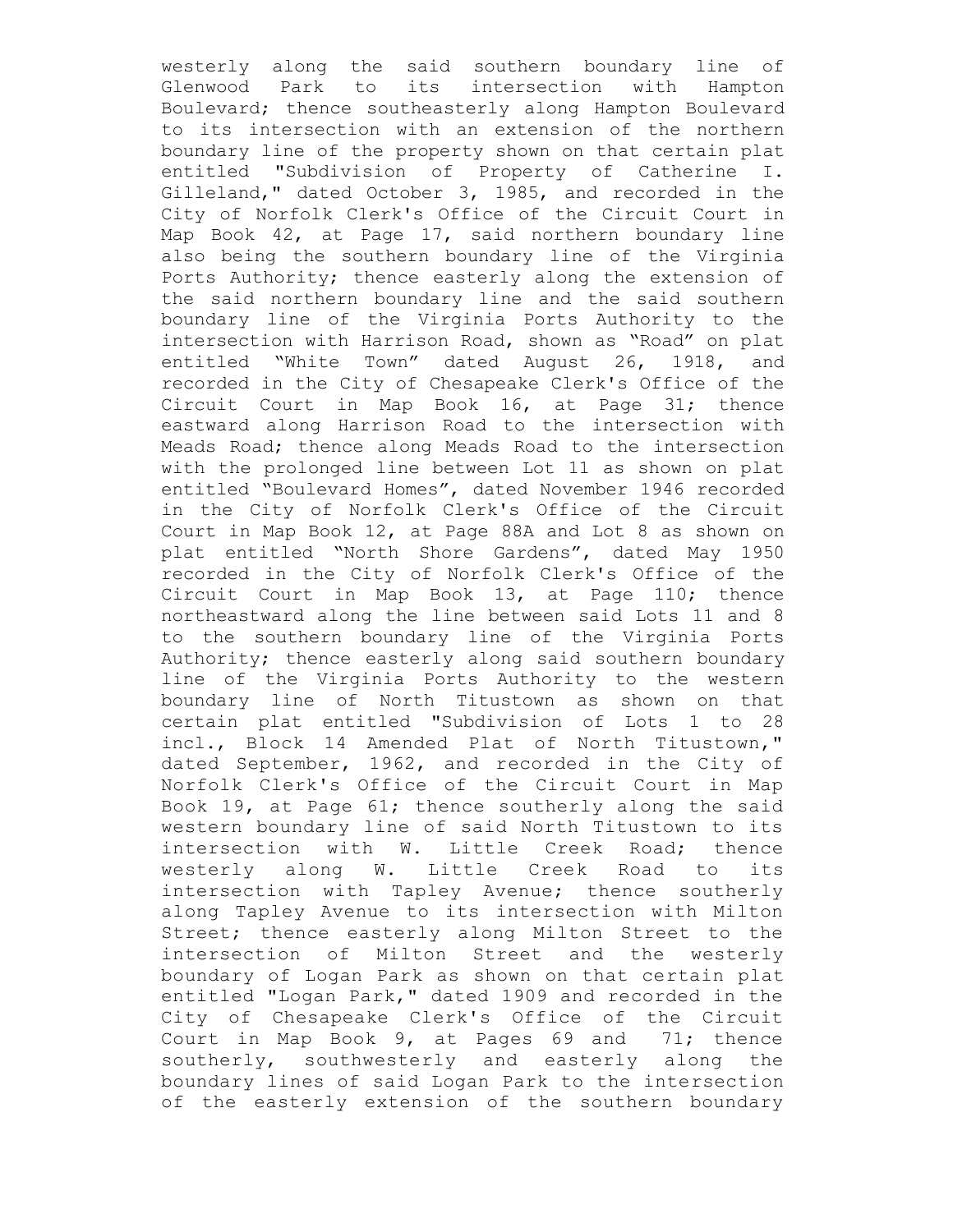line of said Logan Park and Diven Street; thence southerly along Diven Street to the intersection of Diven Street and the westerly extension of the northern line of Lot 43A as shown that certain plat entitled "Plat of property of A. T. Stroud at Sewells Point Norfolk Co. Va. known as Titustown," dated April, 1901, and recorded in the City of Chesapeake Clerk's Office of the Circuit Court in Map Book 10, at Page 25; thence easterly along the northern line of Lot 43A to where it intersects with the western line of Lot 44B as shown on "Titustown" plat; thence southward along the back property lines of Lots 43A and 45 as shown on "Titustown" plat to the southern boundary of "Titustown"; thence easterly along the southern boundary line of said "Titustown" to the western boundary line of Colony Point as shown on that certain plat entitled "Colony Point," dated March 1947 and recorded in the City of Norfolk Clerk's Office of the Circuit Court in Map Book 13, at Page 9; thence southeasterly along the dividing line between Colony Point and Algonquin Park and the center of the northwestern branch of Crab Creek to its intersection with the center of Crab Creek; thence southerly along the center of Crab Creek to the center of the Lafayette River, the point of beginning.

Section 2:- That section 14.1-12 of the Norfolk City Code, 1979, titled "Granby Precinct" is hereby amended and reordained, by establishing new boundaries, such section reading as follows:

Sec.14.1-12. Granby Precinct.

Granby Precinct shall consist of that part of the city which is bounded as follows:

Beginning at the intersection of W. Little Creek Road and the southerly extension of the western line of Block 1, as shown on that certain plat entitled "Sussex at Norfolk," dated June 1, 1947, and duly recorded in the Clerk's Office of the Circuit Court of City of Norfolk, Virginia in Map Book 12, at Page 119; thence, northerly along the western line of Block 1, across Meads Road and long the western and northern lines of Block 9 of aforesaid plat to its intersection with Ruthven Road; thence, northerly along Ruthven Road to its intersection with Terminal Boulevard; thence easterly along Terminal Boulevard to its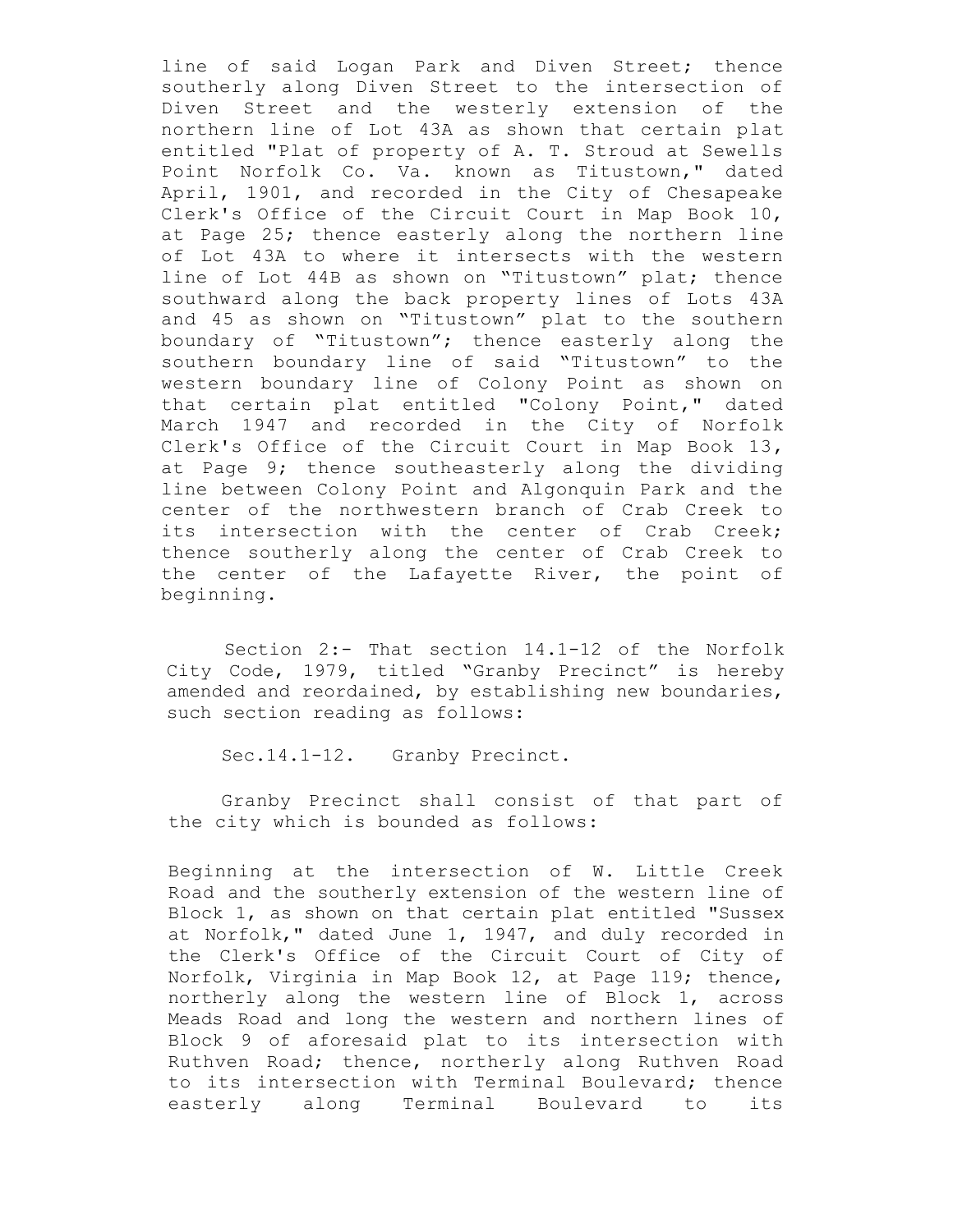intersection with Interstate Highway Route 564; thence, southeasterly along Interstate Highway Route 564 to its intersection with Granby Street; thence, southerly along Granby Street to its intersection with Kingsley Lane; thence, westerly along Kingsley Lane to the western right-of-way line of a 40-foot private road as shown on that certain plat entitled "Riverpoint Apartments," dated May, 1949, and duly recorded Clerk's Office of the Circuit Court of City of Norfolk, Virginia in Map Book 13 at Page 71; thence, northerly and westerly along the western and southern right-of-way lines of said 40-foot private road to the centerline of the Lafayette River; thence, continuing northerly and northwesterly along the center of Crab Creek and the northwestern branch of Crab Creek to its intersection with the dividing line of the subdivisions of Algonquin Park and Colony Point; thence northwesterly along the dividing line between the subdivisions of Algonquin Park and Titustown from Colony Point and Colony Point Apartments to its intersection with Little Creek Road; thence, easterly along Little Creek Road to the point of beginning.

Section 3:- That section 14.1-13 of the Norfolk City Code, 1979, is hereby reordained by moving the "Ocean View School" precinct from Ward 5 to Ward 1, such section reading as follows:

Sec.14.1-13. Ocean View School Precinct.

Ocean View School Precinct shall consist of that part of the city which is bounded as follows:

Beginning at the intersection of Tidewater Drive and Mason Creek Road; thence southwesterly along Mason Creek Road to its intersection with W. Government Avenue; thence northwesterly along W. Government Avenue to its intersection with Interstate Highway Route 64; thence southerly along Interstate Highway Route 64 to its intersection with the northern line of Block 2 as shown on that certain plat entitled, "Corrected Replat of Subdivision of Lots 6, 7 & 8, Block 2, Willoughby Bay Corp.," dated November, 1926, and recorded in the City of Norfolk Clerk's Office of the Circuit Court in Map Book 6 at Pages 54A & 54B; thence northwesterly along said northern line of Block 2 to the west line of Lot 10, in said Block 2; thence southwesterly along the west line of Lot 10 in said Block 2 to its intersection with Orange Avenue;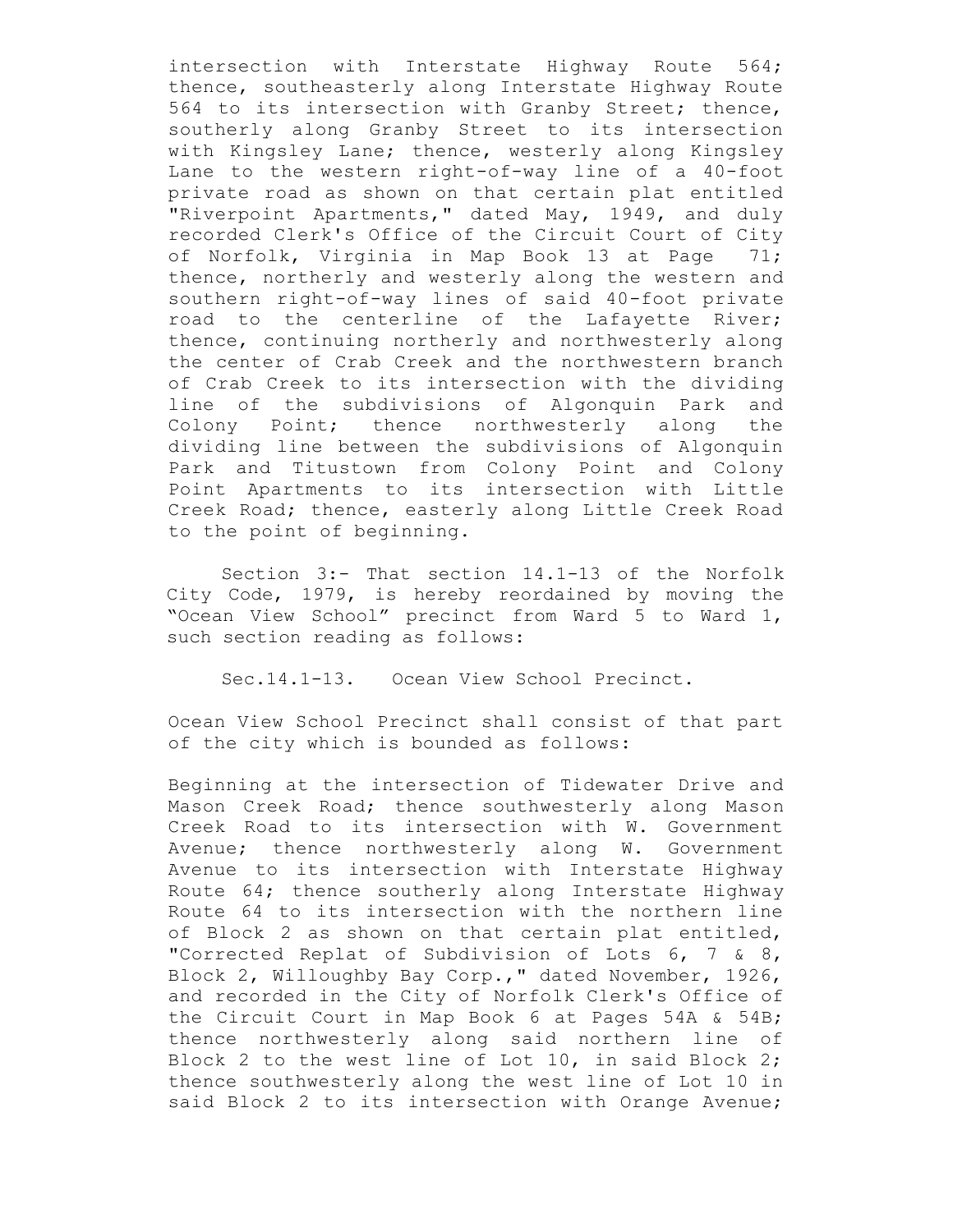thence northwesterly along Orange Avenue to its intersection with O'Connor Crescent; thence northeasterly along O'Conner Crescent to the intersection of 4th View Street; thence northeasterly along 4th View Street to the intersection of Interstate Highway Route 64; thence northerly and northwesterly along Interstate Highway Route 64 to its intersection with the northern shoreline of Willoughby Bay; thence meandering in a generally westerly direction along the northern shoreline of Willoughby Bay to the intersection of the shoreline of Willoughby Bay and Interstate Highway Route 64 near the southern shoreline of the Chesapeake Bay; thence northwesterly along Interstate Highway Route 64 to its intersection with the corporate limits line of the City of Norfolk; thence easterly and southeasterly along said corporate limits line as it follows the southerly shoreline of Chesapeake Bay to its intersection with the extension of the eastern right-of-way line of 3rd View Street extended to the shore line of the Chesapeake Bay; thence southwesterly along the said extension of the eastern right-of-way line extended to its intersection with W. Ocean View Avenue; thence southeasterly along W. Ocean View Avenue to its intersection with Tidewater Drive; thence southeasterly along Tidewater Drive to its intersection with Mason Creek road, the point of beginning.

Section 4:- That section 14.1-16 of the Norfolk City Code, 1979, titled "Titustown Precinct" is hereby amended and reordained, by establishing new boundaries, such section reading as follows:

Sec.14.1-16. Titustown Precinct.

Titustown Precinct shall consist of that part of the city which is bounded as follows: Beginning at the intersection of Granby Street and the centerline of Mason Creek; thence northwesterly along the centerline of Mason Creek to the intersection of the line dividing Merrimac Park and the Norfolk Naval Base; thence northerly along said dividing line between Merrimac Park and the Norfolk Naval Base to its intersection with Bay Avenue; thence easterly along Bay Avenue to its intersection with First View Street; thence northeasterly along First View Street to its intersection with Ridgewell Avenue; thence northerly and northwesterly along Ridgewell Avenue to its intersection with Rippard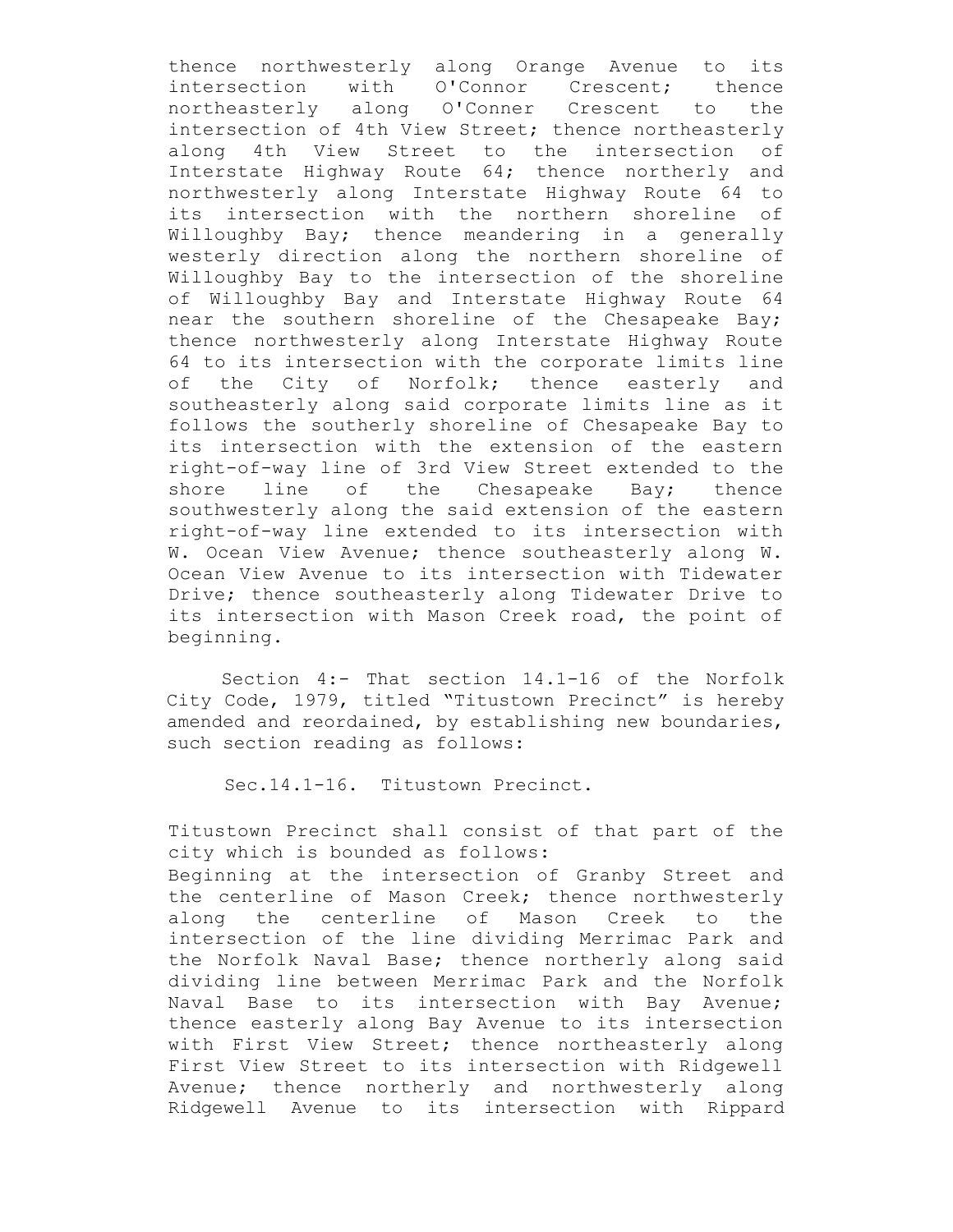Avenue; thence northeasterly and northerly along Rippard Avenue to its intersection with O'Conner Crescent; thence northeasterly and northerly along O'Conner Crescent to its intersection with 4th View Street; thence northeasterly along 4th View Street to its intersection with Interstate Highway Route 64; thence northerly and northwesterly along Interstate Highway Route 64 to its intersection with the eastern shoreline of Willoughby Bay; thence meandering southerly, westerly and southerly along the eastern shoreline of Willoughby Bay to the intersection of said shoreline and Bellinger Boulevard; thence westerly along Bellinger Boulevard to its intersection with Admiral Tausig Boulevard; thence westerly along Admiral Tausig Boulevard to its intersection with Hampton Boulevard; thence southerly along Hampton Boulevard to its intersection with the westerly extension of the northern boundary line of Glenwood Annex as shown on that certain plat titled "Amended Plat property of Glenwood Annex Corporation," dated October, 1909, and duly recorded in Clerk's Office of the Circuit Court of City of Chesapeake, Virginia in Map book 10, at Pages 71, 72 and 73; thence easterly along said westerly extension of the northern boundary line and the said northern boundary line said of Glenwood Annex to the eastern boundary line of said Glenwood Annex in Boush Creek; thence southerly along said eastern boundary line of Glenwood Annex along the meanders of Boush Creek to the northeast corner of Terminal Heights as shown on that certain plat entitled "Terminal Heights," dated July 9, 1913, and duly recorded in the Clerk's Office of the Circuit Court of City of Chesapeake, Virginia in Map book 13, at Page 97; thence southerly, westerly and northerly along the eastern, southern and western boundary lines of said Terminal Heights to the southeast corner of Glenwood Park as shown on that certain plat entitled "Glenwood Park," date of recordation being November 26, 1907, duly recorded Clerk's Office of the Circuit Court of City of Chesapeake, Virginia in Map book 8, at Page 1; thence westerly along the said southern boundary line of Glenwood Park to its intersection with Hampton Boulevard; thence southeasterly along Hampton Boulevard to its intersection with an extension of the northern boundary line of the property shown on that certain plat titled "Subdivision of Property of Catherine I. Gilleland," dated October 3, 1985, and duly recorded in the Clerk's Office of the Circuit Court of City of Norfolk, Virginia in Map book 42, at Page 17, said northern boundary line also being the southern boundary line of the Virginia Ports Authority; thence easterly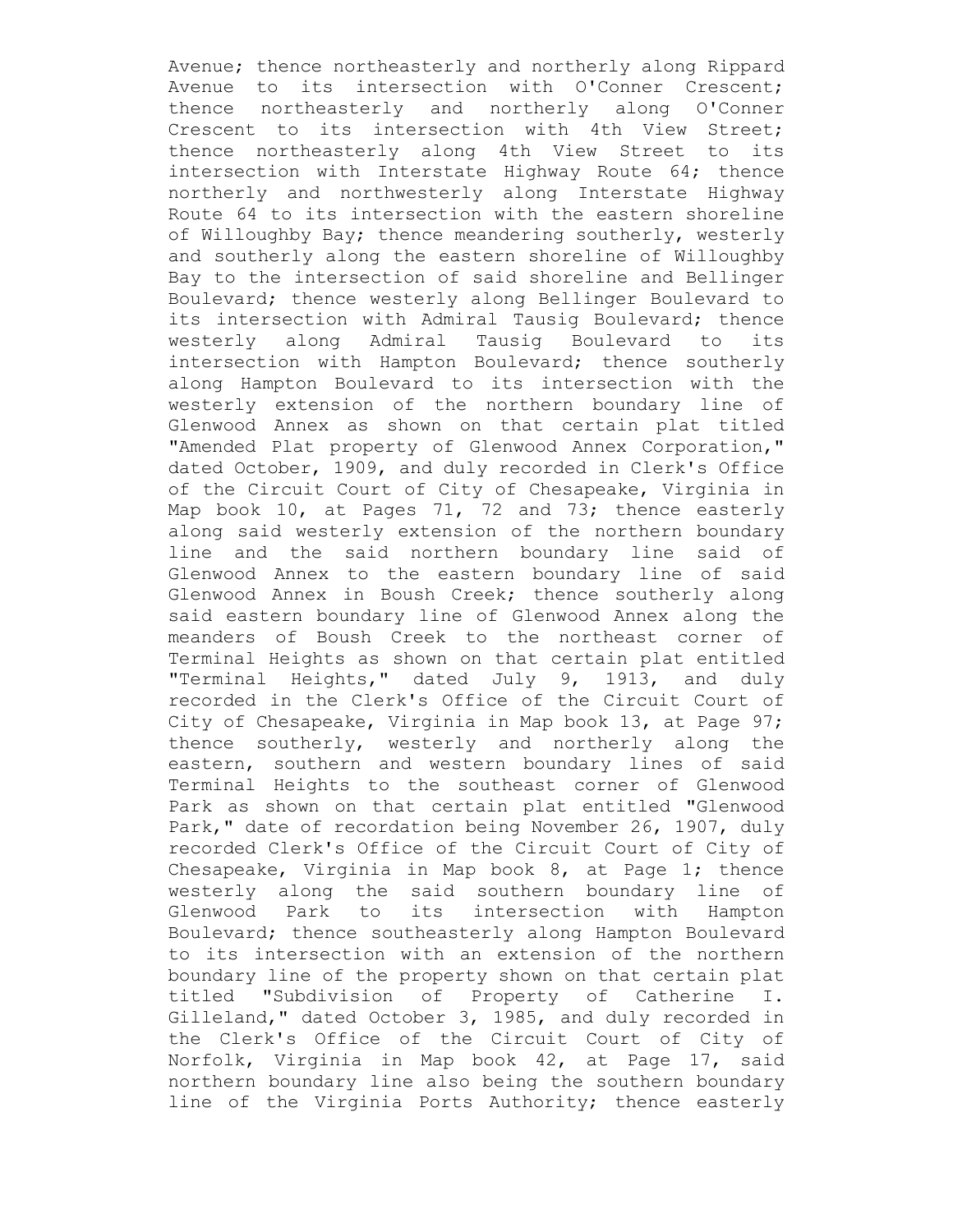along the extension of the said northern boundary line and the said southern boundary line of the Virginia Ports Authority to the intersection with Harrison Road, shown as "Road" on plat entitled "White Town" dated August 26, 1918, and recorded in the City of Chesapeake Clerk's Office of the Circuit Court in Map Book 16, at Page 31; thence eastward along Harrison Road to the intersection with Meads Road; thence along Meads Road to the intersection with the prolonged line between Lot 11 as shown on plat entitled "Boulevard Homes", dated November 1946 recorded in the City of Norfolk Clerk's Office of the Circuit Court in Map Book 12, at Page 88A and Lot 8 as shown on plat entitled "North Shore Gardens", dated May 1950 recorded in the City of Norfolk Clerk's Office of the Circuit Court in Map Book 13, at Page 110; thence northeastward along the line between said Lots 11 and 8 to the southern boundary line of the Virginia Ports Authority; thence easterly along said southern boundary line of the Virginia Ports Authority to the western boundary line of North Titustown as shown on that certain plat entitled "Subdivision of Lots 1 to 28 incl., Block 14 Amended Plat of North Titustown," dated September, 1962, and duly recorded in the Clerk's Office of the Circuit Court of City of Norfolk, Virginia in Map book 19, at Page 61; thence southerly along the said western boundary line of said North Titustown to its intersection with W. Little Creek Road; thence westerly along W. Little Creek Road to its intersection with Tapley Avenue; thence southerly along Tapley Avenue to its intersection with Milton Street; thence easterly along Milton Street to the intersection of Milton Street and the westerly boundary of Logan Park as shown on that certain plat entitled "Logan Park," dated 1909 and duly recorded in the Clerk's Office of the Circuit Court of City of Chesapeake, Virginia in Map book 9, at Pages 69 and 71; thence southerly, southwesterly and easterly along the boundary lines of said Logan Park to the intersection of the easterly extension of the southern boundary line of said Logan Park and Diven Street; thence southerly along Diven Street to the intersection of Diven Street and the westerly extension of the northern line of Lot 43A as shown that certain plat entitled "Plat of property of A. T. Stroud at Sewells Point Norfolk Co. Va. known as Titustown," dated April, 1901, and recorded in the City of Chesapeake Clerk's Office of the Circuit Court in Map Book 10, at Page259; thence easterly along the northern line of Lot 43A to where it intersects with the western line of Lot 44B as shown on "Titustown" plat; thence southward along the back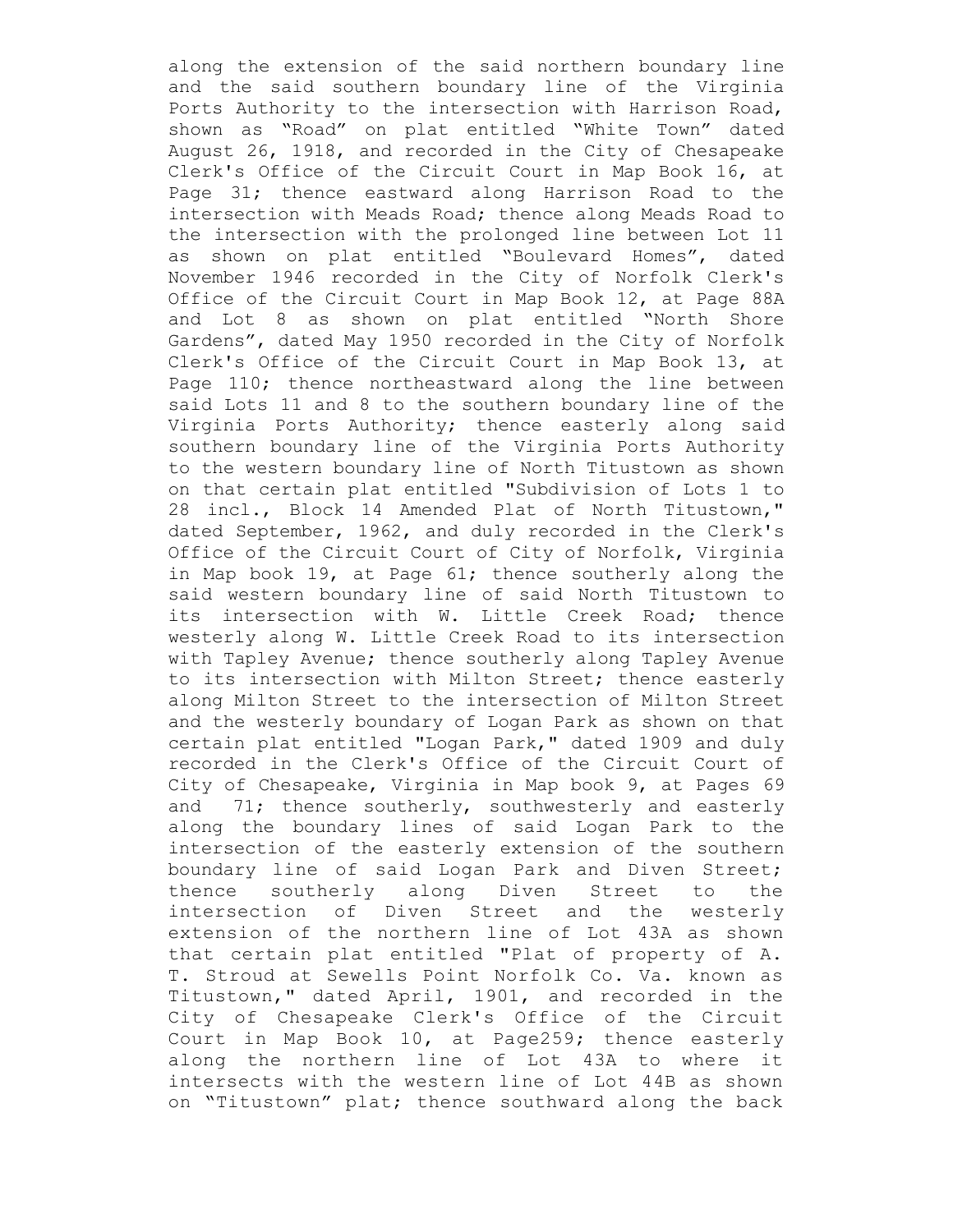property lines of Lots 43A and 45 as shown on "Titustown" plat to the southern boundary of "Titustown"; thence easterly along the southern boundary line of said "Titustown" to the southeastern most corner of Lot 59 as shown on the aforementioned plat; thence northwesterly and northerly along the eastern line of the said Titustown plat to its intersection with W. Little Creek Road; thence, easterly along W. Little Creek Road to its intersection with the southerly extension of the western line of Block 1, as shown on that certain plat entitled "Sussex at Norfolk," dated June 1, 1947, and duly recorded in the Clerk's Office of the Circuit Court of City of Norfolk, Virginia in Map Book 12, at Page 119; thence, northerly along the western line of Block 1, across Meads Road and long the western and northern lines of Block 9 of aforesaid plat to its intersection with Ruthven Road; thence, northerly along Ruthven Road to its intersection with Terminal Boulevard; thence easterly along Terminal Boulevard to its intersection with Interstate Highway Route 564; thence, southeasterly along Interstate Highway Route 564 to its intersection with Granby Street; thence northerly along Granby Street to its intersection with the centerline of Mason Creek, the point of beginning.

Section 5:- That section 14.1-17 of the Norfolk City Code, 1979, is hereby reordained by moving the "Wesley" precinct from Ward 2 to Ward 1, such section reading as follows:

Sec. 14.1-17. Wesley Precinct.

Wesley Precinct shall consist of that part of the city which is bounded as follows:

Beginning at the intersection of E. Little Creek Road and Tidewater Drive; thence southerly along Tidewater Drive to its intersection with Interstate Highway Route 64; thence northwesterly along Interstate Highway Route 64 to its intersection with E. Little Creek Road; thence southwesterly along E. Little Creek Road to its intersection with the Norfolk and Southern Railway; thence northwesterly along the Norfolk and Southern Railway to its intersection with Granby Street; thence northerly along Granby Street to its intersection with the centerline of Mason Creek; thence easterly along the centerline of Mason Creek to the extension of the northern boundary line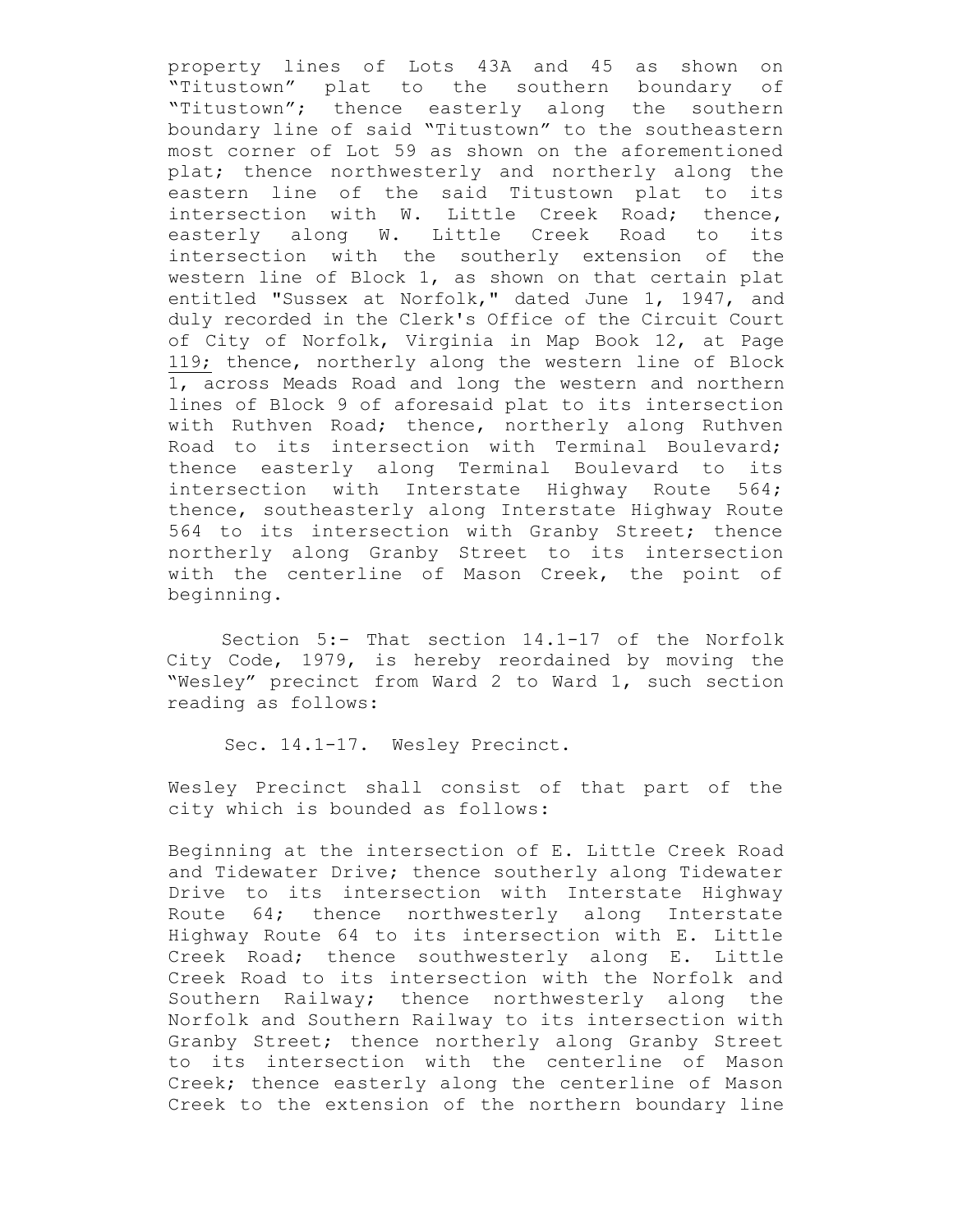of Northside Park; thence easterly along said extension and the northern boundary line of Northside Park to its intersection with Tidewater Drive; thence southerly along Tidewater Drive to its intersection with Little Creek Road, the point of beginning.

Section 6:- That section 14.1-22 of the Norfolk City Code, 1979, titled "Stuart Precinct" is hereby amended and reordained by changing the Precinct name to Virginia Zoo Precinct, such section reading as follows:

Sec. 14.1-22. Virginia Zoo Precinct.

Virginia Zoo Precinct shall consist of that part of the city which is bounded as follows:

Beginning at the intersection of 38th Street and Colley Avenue; thence northerly along Colley Avenue to its intersection with Michigan Avenue; thence easterly along Michigan Avenue to its intersection with Mayflower Road; thence northerly along Mayflower Road and along its northerly prolongation to its intersection with the center of the Lafayette River; thence easterly and southerly along the center of the Lafayette River to its intersection with the easterly prolongation of La Vallette Avenue; thence westerly along the prolongation of and along La Vallette Avenue to its intersection with Granby Street; thence northerly along Granby Street to its intersection with Delaware Avenue; thence westerly along Delaware Avenue to its intersection with Omohundro Avenue; thence southerly along Omohundro Avenue to its intersection with 38th Street; thence westerly along 38th Street to the point of beginning.

Section 7:- That section 14.1-45 of the Norfolk City Code, 1979, titled "Norview Precinct" is hereby amended and reordained by establishing new boundaries, such section reading as follows:

Sec. 14.1-45. Norview Precinct.

Norview Precinct shall consist of that part of the city which is bounded as follows:

Beginning at the intersection of Pugh Street and Widgeon Road; thence easterly along Widgeon Road to its intersection with Sewells Point Road; thence northerly along Sewells Point Road to its intersection with Interstate Highway Route 64; thence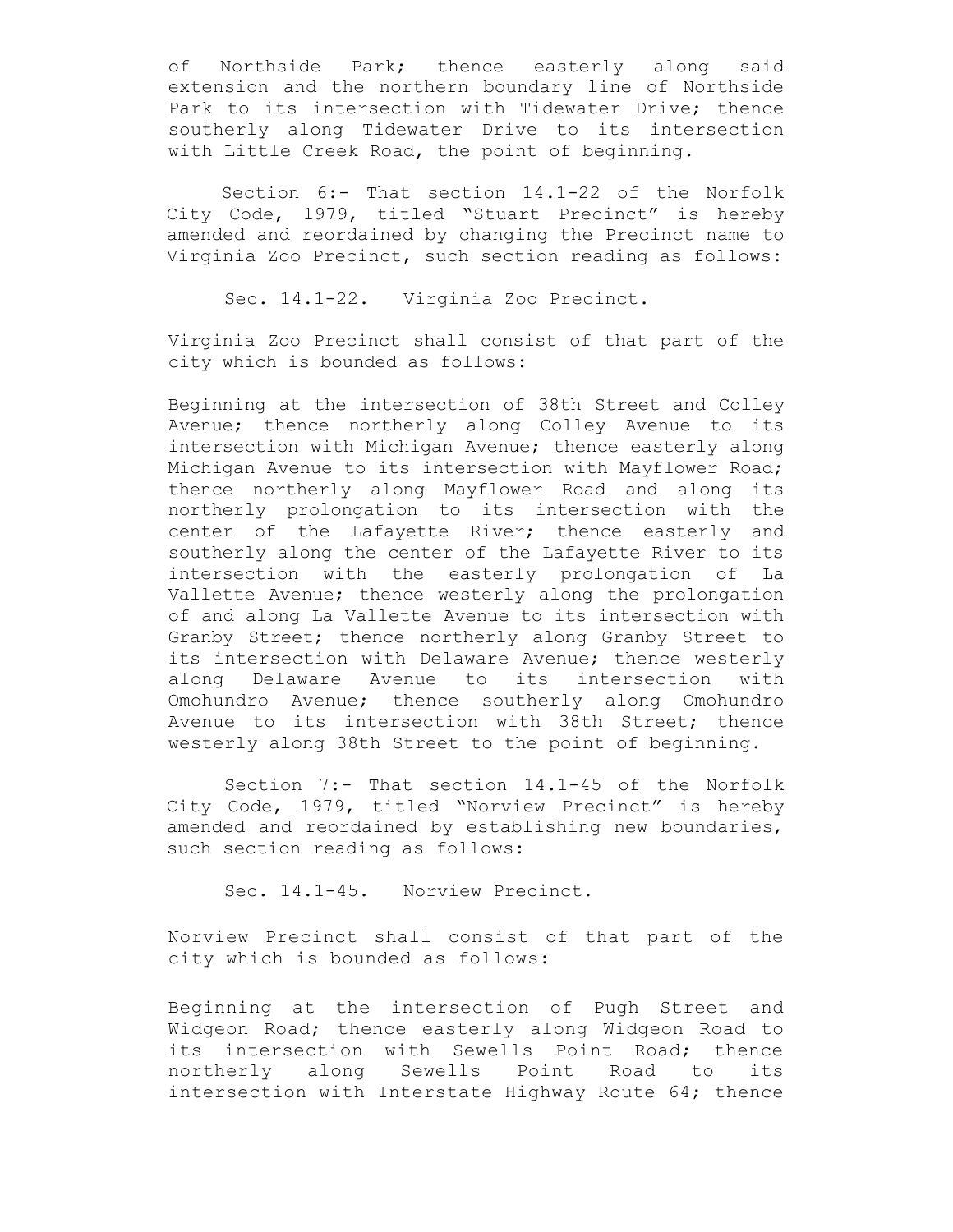easterly and southeasterly along Interstate Highway Route 64 to its intersection with the northeasterly prolongation of Texas Avenue; thence southwesterly along the prolongation of Texas Avenue and Texas Avenue to its intersection with Sewells Point Road; thence northerly along Sewells Point Road to its intersection with Bankhead Avenue; thence southwesterly along Bankhead Avenue to the intersection with Essex Circle; thence southeasterly along Essex Circle to its intersection with Windermere Avenue; thence westerly along Windermere Avenue and its westerly prolongation to its intersection with the dividing line of the subdivisions of Norview Heights and Greenwood Park; thence southwesterly along the dividing line of the subdivisions of Norview Heights and Plat #4 Norview Heights from Greenwood Park to its intersection with a branch of the Lafayette River known as Wayne Creek; thence northwesterly along Wayne Creek at the dividing line of the subdivisions of Estabrook to the southwest and Plat #4 Norview Heights to the northeast to its intersection with Chesapeake Boulevard; thence continuing northwesterly along Wayne Creek to its intersection with the Norfolk and Southern Railroad; thence northerly along the Norfolk and Southern Railroad to its intersection with Norview Avenue; thence easterly along Norview Avenue to its intersection with Sedgefield Drive; thence northerly along Sedgefield Drive to its intersection with the dividing line of Green Hill Farms, Plat 1, and Norview, Subdivision B; thence easterly and northerly along the dividing line of Green Hill Farms, Plats 1 and 2, from Norview, Subdivision B, Brock Tract, Sewells Gardens, and Property Market, Inc., to its intersection with the dividing line between Green Hill Farms, Plat 2, and the western terminus of the property line between lots 2 and 3, as shown on subdivision of property of Property Market, Inc. recorded in Map book 35 at Page 95; thence easterly along the property line between lots 2 and 3 of Property Market, Inc. to its intersection with Teal Court; thence easterly along Teal Court to its intersection with Devonshire Road; thence northerly along Devonshire Road to its intersection with Philpotts Road; thence westerly along Philpotts Road to its intersection with Pugh Road; thence northerly along Pugh Road to the point of beginning.

Section 8:- That section 14.1-46 of the Norfolk City Code, 1979, titled "Lafayette-Winona Precinct" is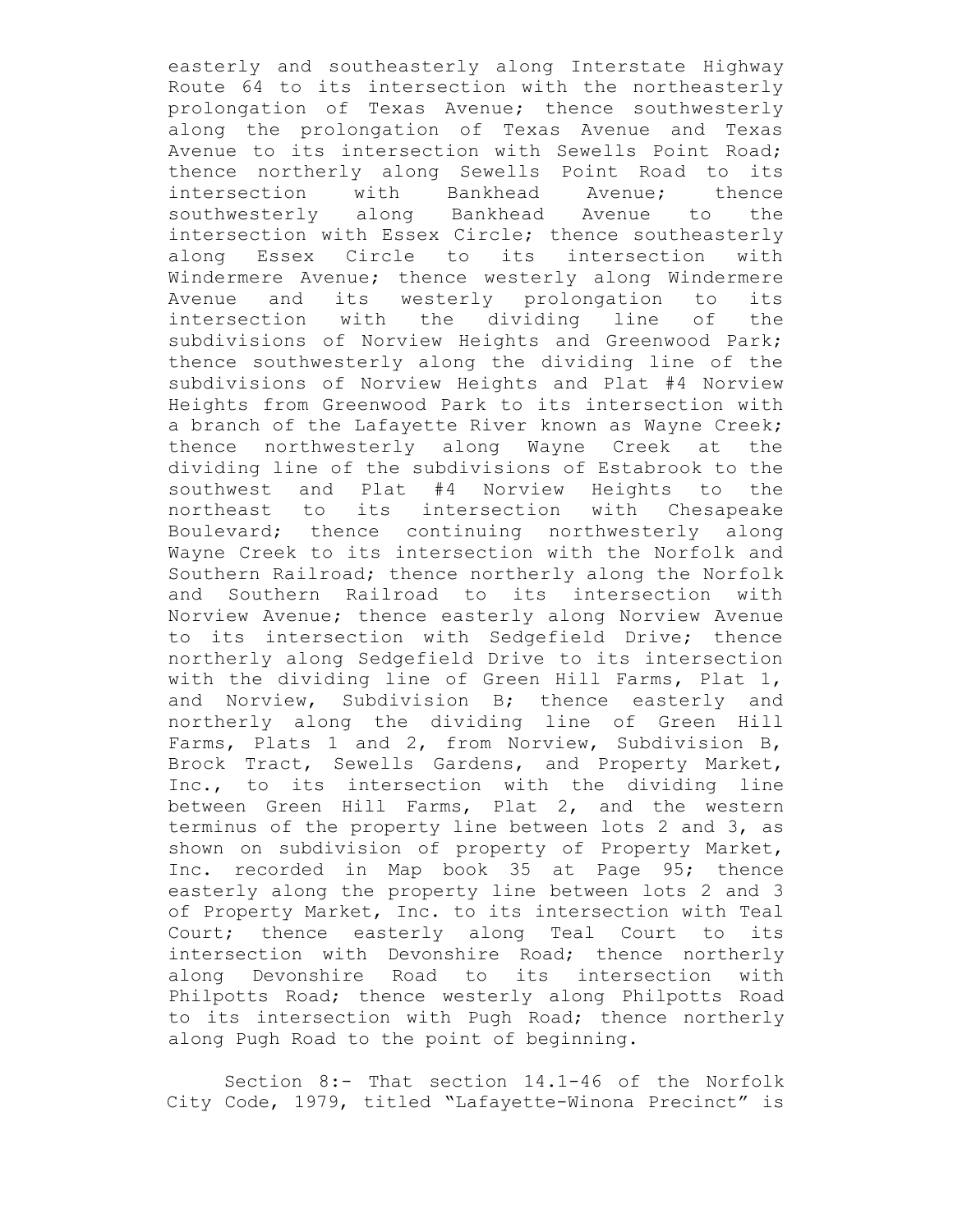hereby amended and reordained by establishing new boundaries, such section reading as follows:

Sec. 14.1-46. Lafayette-Winona Precinct.

Lafayette-Winona Precinct shall consist of that part of the city which is bounded as follows:

Beginning at the intersection of Pershing Avenue and Tidewater Drive; thence northerly along Tidewater Drive to its intersection with Widgeon Road; thence easterly along Widgeon Road to its intersection with Pugh Street; thence southerly along Pugh Street to its intersection with Philpotts Road; thence easterly along Philpotts Road to its intersection with Devonshire Road; thence southerly along Devonshire Road to its intersection with Teal Court; thence westerly along Teal Court to its intersection with the eastern terminus of the property line between lots 2 and 3 as shown on subdivision of property of Property Market, Inc., recorded in Map Book 35 at Page 95; thence westerly along the property line between lots 2 and 3 of Property Market, Inc. to its intersection with the dividing line of Green Hill Farms, Plat 2; thence southerly and westerly along the dividing line of Green Hill Farms, Plats 1 and 2, from Norview, Subdivision B, Brock Tract, Sewells Gardens, and Property Market, Inc. to its intersection with Sedgefield Drive; thence southerly along Sedgefield Drive to its intersection with Norview Avenue; thence westerly along Norview Avenue to its intersection with the Norfolk and Southern Railroad; thence southerly along the Norfolk and Southern Railroad to its intersection with a northern branch of the Lafayette River known as Wayne Creek; thence southeasterly along Wayne Creek to its intersection with the northerly prolongation of Argonne Avenue; thence southerly, westerly and southwesterly along the prolongation of Argonne Avenue and Argonne Avenue to its intersection with Cromwell Drive; thence southeasterly along Cromwell Drive to its intersection with Marne Avenue; thence southerly along Marne Avenue to its intersection with Pershing Avenue; thence westerly along Pershing Avenue to the point of beginning.

Section 9:- That section 14.1-49 of the Norfolk City Code, 1979, titled "Barron F. Black Library Precinct" is hereby amended and reordained by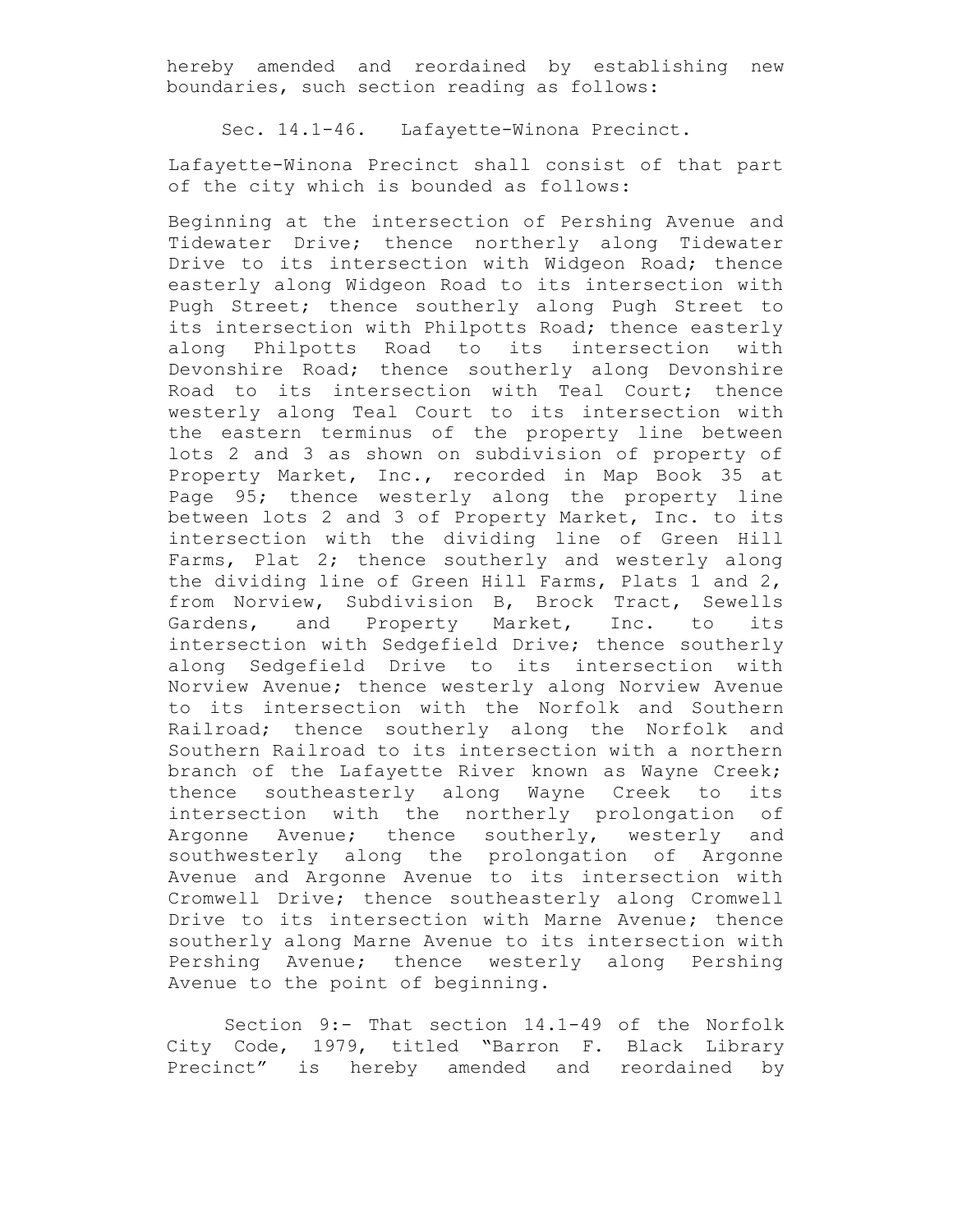establishing new boundaries, such section reading as follows:

Sec. 14.1-49. Barron F. Black Library Precinct.

Barron Black Precinct shall consist of that part of the city which is bounded as follows:

Beginning at the intersection of N. Military Highway and Longdale Drive; thence southeasterly along N. Military Highway to its intersection with Interstate Highway Route 64; thence easterly and southeasterly along said Interstate Highway Route 64 to its intersection with Northampton Boulevard; thence northeasterly along Northampton Boulevard to its intersection with the eastern corporate city limits line of the cities of Norfolk and Virginia Beach; thence northwesterly and northeasterly along said corporate city limits line to its intersection with Shore Drive; thence northwesterly along Shore Drive and the eastern corporate city limits line to its intersection with the spillway at Lake Whitehurst; thence southwesterly across the spillway to the centerline of Lake Whitehurst; thence southwesterly, southerly and southwesterly along the centerline of Lake Whitehurst to its intersection with the centerline of the western branch of Lake Whitehurst; thence northwesterly along the centerline of the western branch of Lake Whitehurst to its intersection with the centerlines of the northern and southern branches of the western branch of Lake Whitehurst; thence southwesterly along the centerline of the southern branch of the western branch of Lake Whitehurst to a point opposite and north of the northeast corner of property shown on that certain subdivision plat entitled "Subdivision of "Bromley" Incorp., Princess Anne County, Va.," dated February, 1955, and recorded in the City of Virginia Beach clerk's office of the circuit court in Map Book 38, at Page 40; thence southerly to the said northeast corner; thence southwesterly along the north boundary line of said "Bromley" subdivision plat to the eastern boundary line of Parcel A as shown on that certain plat entitled "Revised Plat of Part of Subdivision of Meadowbrook Terrace", dated May 02, 1961 and recorded in the City of Norfolk Clerk's Office of the Circuit Court in Map Book 18 36, at Page 85; thence northerly and westerly along the northern boundary line of said Parcel A to its intersection with Fordwick Drive;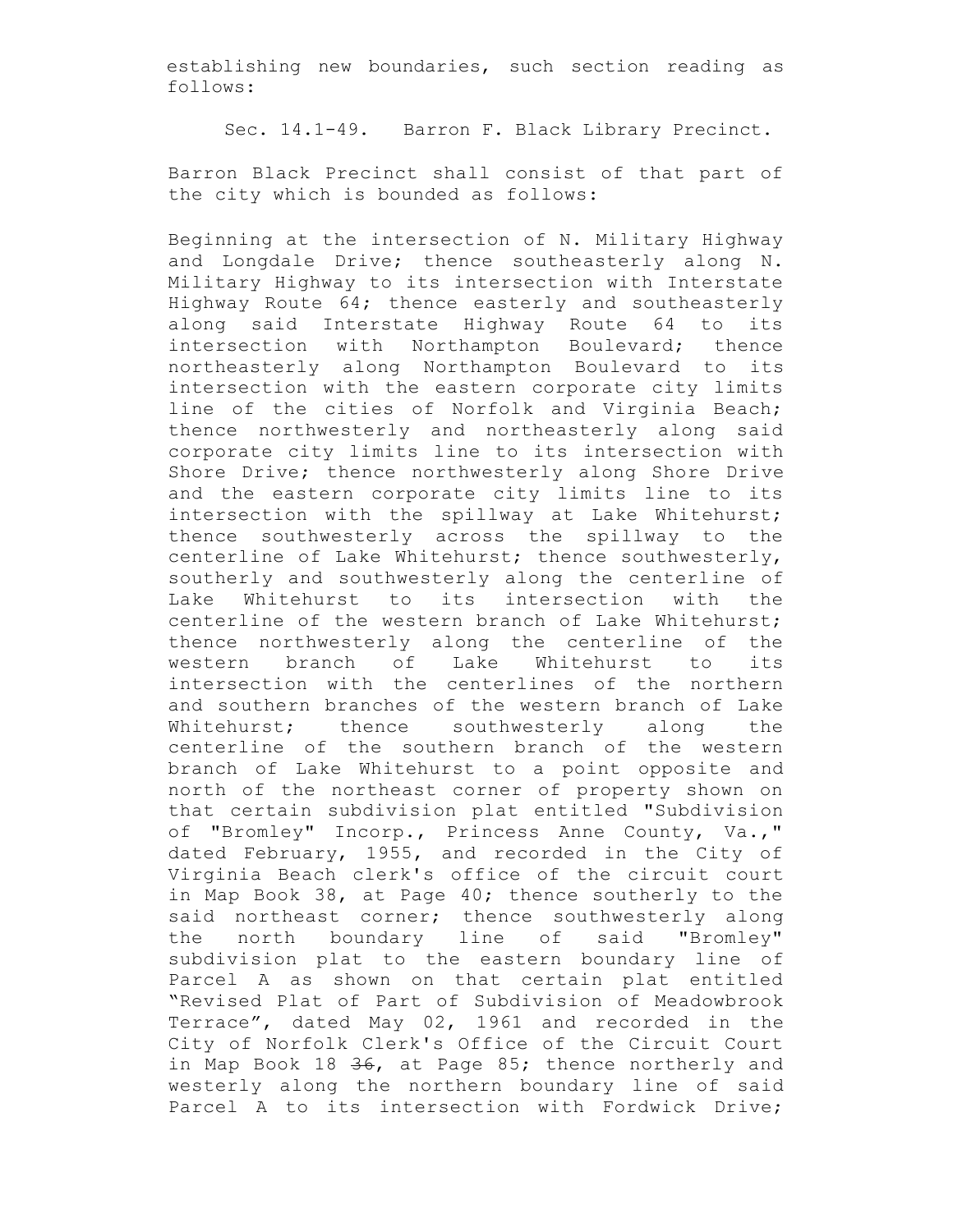thence northwesterly along Fordwick Drive to its intersection with Longdale Drive; thence southwesterly along Longdale Drive to its intersection with N. Military Highway, the point of beginning.

Section 10: That section 14.1-64 of the Norfolk City Code, 1979, titled "Larrymore Precinct" is hereby amended and reordained by establishing new boundaries, such section reading as follows:

Sec. 14.1-64. Larrymore Precinct.

Larrymore Precinct shall consist of that part of the city which is bounded as follows:

Beginning at the intersection of Military Highway and Hilton Street; thence easterly along Hilton Street to its intersection with Gifford Street; thence northerly along Gifford Street to its intersection with Little Creek Road; thence easterly along Little Creek Road to its intersection with Halprin Drive; thence southwesterly along Halprin Drive to a point distant about six hundred five (605) feet from the intersection of Halprin Drive and Little Creek Road; thence southeasterly along the southern boundary of the property of St. Pius Catholic Church to the northern terminus of the branch of Lake Whitehurst that lies southeast of Saratoga and East Lynne; thence southerly along the branch of Lake Whitehurst, dividing Saratoga and East Lynne from Hunt Club Point, to its intersection with a point in Lake Whitehurst, said point lying between Hunt Club Point on the west, East Lynne on the northeast, and Glengariff on the southwest; thence southwesterly along a branch of Lake Whitehurst to its western terminus, lying between Meadowbrook Terrace, Hunt Club Point, and Wilburn Farms; thence continuing southwesterly along the dividing line of Hunt Club Point and Meadowbrook Terrace from Wilburn Farms and Bromley to its intersection with the eastern boundary of Parcel A on Revised Plat of Meadowbrook; thence along the northern line of Parcel A to the southern end of Fordwick Drive; thence northwesterly along Fordwick Drive to its intersection with Longdale Drive; thence southwesterly along Longdale Drive to its intersection with Military Highway; thence northwesterly along Military Highway to the point of beginning.

Section 11: Section 12:- That section 14.1-70 of the Norfolk City Code, 1979, is hereby reordained by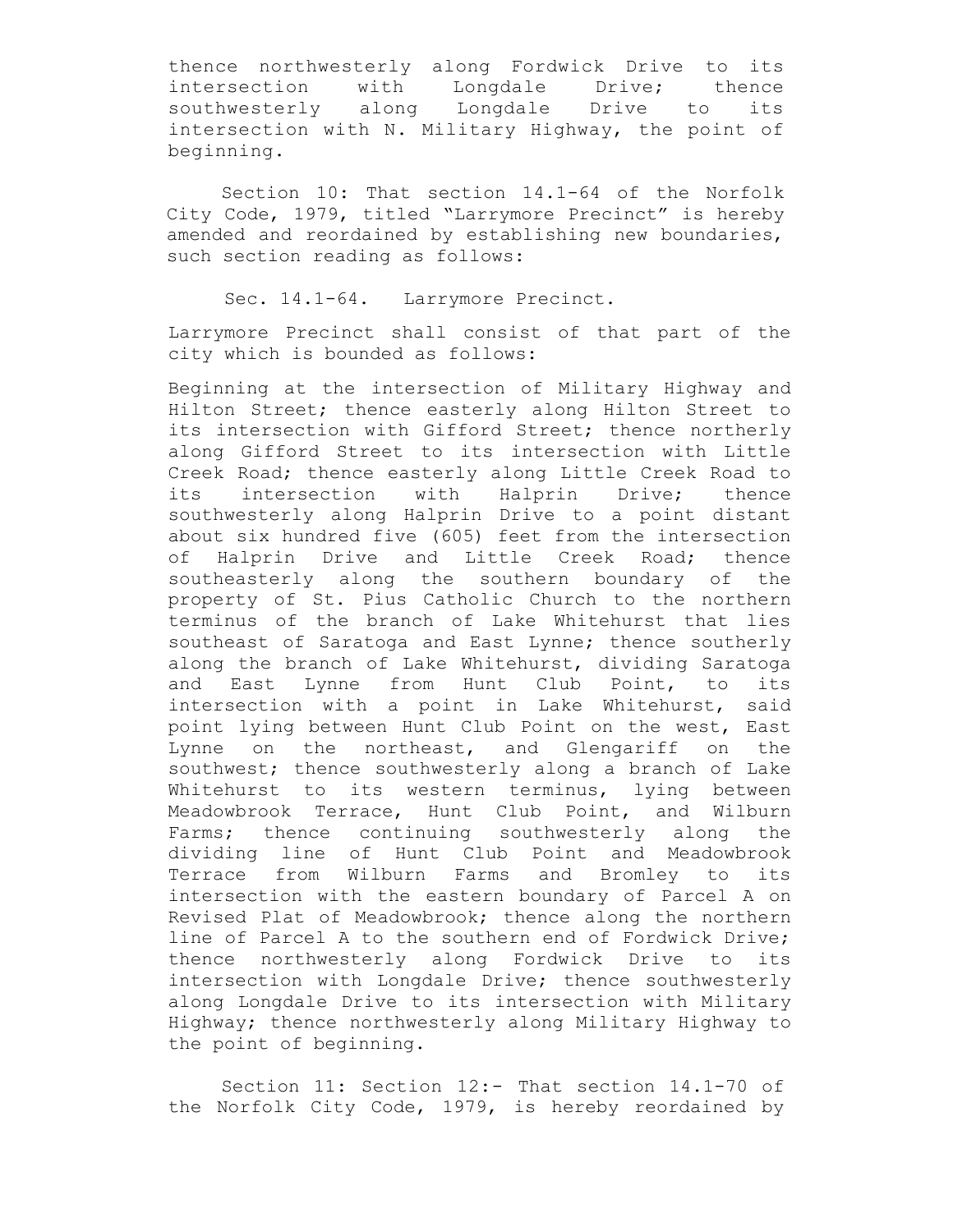moving the "Azalea Garden" precinct from Ward 4 to Ward 5, such section reading as follows:

Sec. 14.1-70. Azalea Garden Precinct.

Azalea Gardens precinct shall consist of that part of the city which is bounded as follows:

Beginning at the intersection of E. Little Creek Road and the eastern corporate limits line of the City of Norfolk, along Shore Drive; thence southeasterly along the said easterly corporate limits line of the City of Norfolk, along Shore Drive to the intersection of the spillway at Lake Whitehurst; thence southwesterly across the spillway to the centerline of Lake Whitehurst; thence southwesterly, southerly and southwesterly to its intersection with the centerline of the western branch of Lake Whitehurst; thence northwesterly along the centerline of the western branch of Lake Whitehurst to its intersection with the centerlines of the northern and southern branches of the western branch of Lake Whitehurst, said point lying between the subdivisions of Hunt Club Point on the west, East Lynne on the northeast, and Glengariff on the southwest; thence continuing northwesterly along Lake Whitehurst to its intersection with the branch of Lake Whitehurst lying southwest of East Lynne and Saratoga; thence northwesterly along said branch lying southwest of East Lynne and Saratoga to its intersection with the southern property line of St. Pius Catholic Church; thence northwesterly along the said boundary line of St. Pius Catholic Church to its intersection with a point on Halprin Drive distant about six hundred five (605) feet from the intersection of Halprin Drive and Little Creek Road; thence northeasterly along Halprin Drive to its intersection with Little Creek Road; thence easterly along Little Creek Road to its intersection with the easterly corporate limits line of the City of Norfolk and Shore Drive, the point of beginning.

Section 12:- That section 14.1-71 of the Norfolk City Code, 1979, titled "Ocean View Center Precinct" is hereby amended and reordained by changing the Precinct name to "Ocean View Golf Course Precinct", such section reading as follows:

Sec.14.1-71. Ocean View Golf Course Precinct.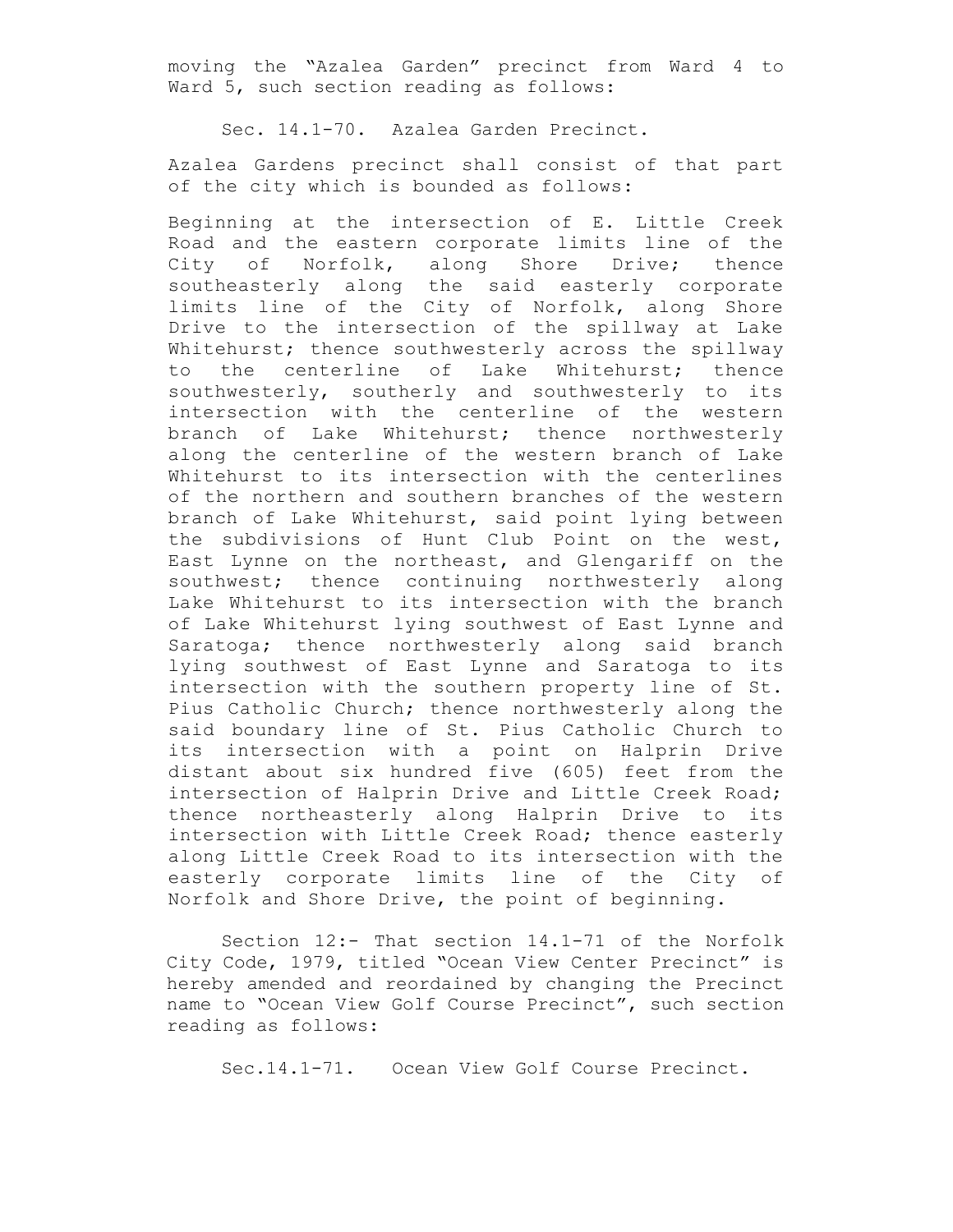Ocean View Golf Course Precinct shall consist of that part of the city which is bounded as follows:

Beginning at the intersection of Beach View Street and Chesapeake Boulevard; thence southerly along Chesapeake Boulevard to its intersection with Dune Street; thence westerly along Dune Street to its intersection with Old Ocean View Road; thence northwesterly along Old Ocean View Road to its intersection with Hammett Avenue; thence southerly along Hammett Avenue to its intersection with Bay Avenue; thence westerly along Bay Avenue to its intersection with Granby Street; thence northerly, northeasterly, and easterly along Granby Street to its intersection with E. Ocean View Avenue; thence southeasterly along E. Ocean View Avenue to its intersection with Chesapeake Boulevard; thence northeasterly along the northerly prolongation of Chesapeake Boulevard to the corporate limits line of the City of Norfolk and the southern shoreline of the Chesapeake Bay; thence southeasterly along said corporate limits line to its intersection with the northerly prolongation of Beach View Street; thence southerly and southwesterly along the northerly prolongation of Beach View Street and Beach View Street its intersection with Chesapeake Boulevard, the point of beginning.

Section 13:- That section 14.1-88 of the Norfolk City Code, 1979, titled "Stuart Precinct" is hereby amended and reordained, such section reading as follows:

Sec.14.1-88 Virginia Zoo Precinct.

The voting place for the Virginia Zoo Precinct shall be in the administration building of the Virginia Zoo at 3500 Granby Street.

Section 14:- That section 14.1-137 of the Norfolk City Code, 1979, titled "Ocean View Center Precinct" is hereby amended and reordained, such section reading as follows:

Sec.14.1-137 Ocean View Golf Course Precinct.

The voting place for the Ocean View Golf Course Precinct shall be in the administration building of the Ocean View Golf Course at 9610 Norfolk Avenue.